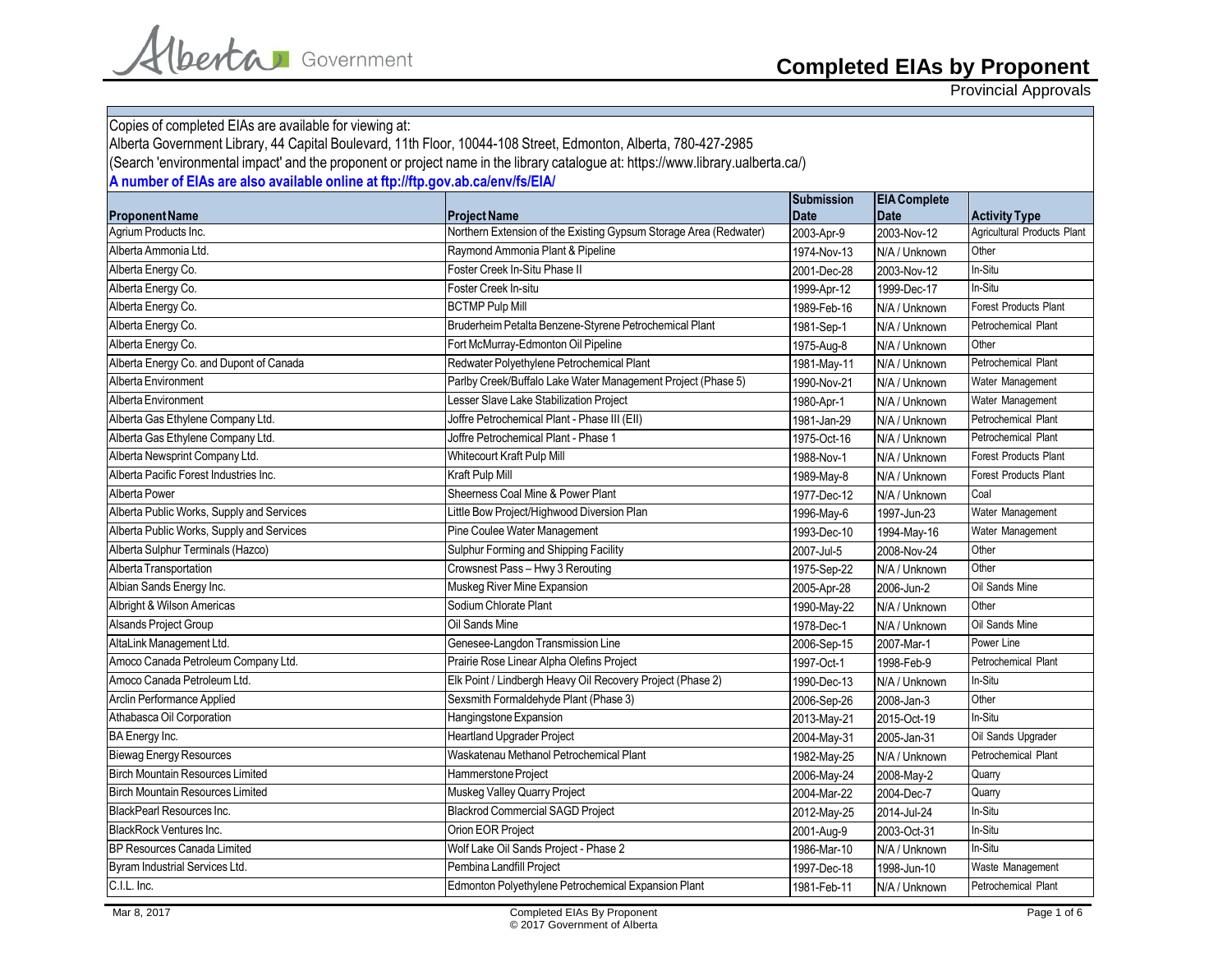|                                                            |                                                                | <b>Submission</b> | <b>EIA</b> Complete |                                    |
|------------------------------------------------------------|----------------------------------------------------------------|-------------------|---------------------|------------------------------------|
| <b>Proponent Name</b>                                      | <b>Project Name</b>                                            | <b>Date</b>       | <b>Date</b>         | <b>Activity Type</b>               |
| Calgary Power Ltd.                                         | Highvale North Coal Mine Extension                             | 1980-Aug-12       | N/A / Unknown       | Coal                               |
| Calgary Power Ltd.                                         | Keephills Power Plant Units 3 & 4                              | 1979-Oct-5        | N/A / Unknown       | Power Plant                        |
| Calgary Power Ltd.                                         | Langdon-Phillips Pass 500 kV Transmission Line                 | 1979-Aug-24       | N/A / Unknown       | Power Line                         |
| Calgary Power Ltd.                                         | Keephills-Ellerslie 500 kV Transmission Line                   | 1978-Jul-31       | N/A / Unknown       | Power Line                         |
| Canadian Johns-Manville Ltd.                               | Innisfail Fibreglass Insulation Plant                          | 1976-Mar-10       | N/A / Unknown       | Other                              |
| Canadian Natural Resources Limited                         | Grouse In-Situ                                                 | 2012-Feb-29       | 2015-Mar-6          | In-Situ                            |
| Canadian Natural Resources Limited                         | Kirby In Situ Oil Sands Expansion                              | 2011-Dec-16       | 2013-Jul-18         | In-Situ                            |
| Canadian Natural Resources Limited                         | Kirby In-situ Oil Sands Project                                | 2007-Sep-18       | 2009-Jun-17         | In-Situ                            |
| Canadian Natural Resources Limited                         | Primrose East In-situ Expansion                                | 2006-Jan-24       | 2006-Dec-20         | In-Situ                            |
| Canadian Natural Resources Limited                         | Horizon Oil Sands Mine                                         | 2002-Jun-28       | 2003-Jun-5          | Oil Sands Mine                     |
| Canadian Natural Resources Limited                         | Primrose and Wolf Lake In-Situ                                 | 2000-Nov-17       | 2002-Jan-8          | In-Situ                            |
| Canadian Occidental Petroleum                              | Mazeppa Sour Gas Plant                                         | 1982-Dec-17       | N/A / Unknown       | Gas Plant                          |
| Cardinal River Coals Ltd.                                  | <b>Cheviot Mine</b>                                            | 1996-Mar-28       | 1996-Sep-18         | Coal                               |
| Cardinal River Coals Ltd.                                  | 50-A-8 Surface Coal Mine                                       | 1993-Aug-26       | 1993-Dec-17         | Coal                               |
| Cardinal River Coals Ltd.                                  | 50-A-8 Baseline Mine (Underground/ Freehold)                   | 1993-Aug-26       | N/A / Unknown       | Coal                               |
| Cardinal River Coals Ltd.                                  | Freehold and Baseline Mine Extensions (50-A)                   | 1990-Aug-31       | N/A / Unknown       | Coal                               |
| <b>Cargill Limited</b>                                     | High River Meat Packing Plant                                  | 1988-Feb-12       | 1988-Sep-1          | <b>Agricultural Products Plant</b> |
| Cenovus Energy Inc.                                        | Pelican Lake Grand Rapids                                      | 2011-Dec-19       | 2014-Jan-13         | In-Situ                            |
| Cenovus FCCL Ltd.                                          | Christina Lake Thermal Project - Phase H and Eastern Expansion | 2013-Mar-25       | 2015-Jun-5          | In-Situ                            |
| Cenovus FCCL Ltd.                                          | Foster Creek Thermal Project - Phase J Expansion               | 2013-Feb-27       | 2014-Oct-9          | In-Situ                            |
| Cenovus FCCL Ltd.                                          | Narrows Lake In-situ                                           | 2010-Jun-29       | 2012-Feb-15         | In-Situ                            |
| Cenovus FCCL Ltd.                                          | Christina Lake Thermal Project Phases 1E, 1F and 1G In-situ    | 2009-Oct-2        | 2011-Mar-28         | In-Situ                            |
| Cenovus TL ULC                                             | Telephone Lake In-Situ Project                                 | 2011-Dec-23       | 2014-Sep-4          | In-Situ                            |
| Champion Forest Products (Alberta) Ltd.                    | Hinton Kraft Pulp Mill Expansion                               | 1987-Sep-8        | N/A / Unknown       | <b>Forest Products Plant</b>       |
| Chem Security Ltd.                                         | Alberta Special Waste Treatment Centre Expansion               | 1991-Jul-2        | 1991-Oct-4          | Waste Management                   |
| Chem Security Ltd.                                         | Swan Hills Special Waste Facility                              | 1985-Jun-14       | N/A / Unknown       | Waste Management                   |
| Chieftain Development Co. and Texaco Canada Resources Ltd. | Hythe-Brainard Sour Gas Plant                                  | 1980-Mar-1        | N/A / Unknown       | Gas Plant                          |
| Cline River Development Corporation                        | Cline River Odessey Recreational Development                   | 1981-Oct-21       | N/A / Unknown       | Recreation                         |
| Coal Valley Resources Inc.                                 | Robb Trend Mine Project                                        | 2012-Apr-13       | 2014-May-23         | Coal                               |
| Coal Valley Resources Inc.                                 | Mercoal West / Yellowhead Tower Mine Expansion Project         | 2008-Mar-5        | 2009-Nov-30         | Coal                               |
| Coalspur Mines Ltd.                                        | Vista Coal Mine Project                                        | 2012-Apr-30       | 2013-May-27         | Coal                               |
| Cominco Ltd.                                               | Joffre Ammonia Fertilizer Plant                                | 1985-Jul-9        | N/A / Unknown       | Agricultural Products Plant        |
| Cominco Ltd.                                               | <b>Carseland Fertilizer Plant</b>                              | 1974-Sep-1        | N/A / Unknown       | Agricultural Products Plant        |
| Connacher Oil and Gas Limited                              | Great Divide SAGD Expansion Project                            | 2010-May-17       | 2012-May-24         | In-Situ                            |
| ConocoPhillips Canada Resource Corp.                       | Surmont 3 Project                                              | 2014-Jun-16       | 2016-Aug-11         | In-Situ                            |
| ConocoPhillips Canada Resources Corp.                      | Surmont In-situ                                                | 2001-Mar-21       | 2002-Dec-6          | In-Situ                            |
| <b>Consolidated Coal</b>                                   | Nordegg Coal Mine                                              | 1974-Mar-6        | N/A / Unknown       | Coal                               |
| <b>Consolidated Coal Company</b>                           | <b>Blairmore Coal Mine</b>                                     | 1975-Dec-1        | N/A / Unknown       | Coal                               |
| <b>Conwest Exploration Company Limited</b>                 | Sexsmith Sour Gas Plant                                        | 1993-Dec-29       | 1994-Jan-28         | Gas Plant                          |
| CU Power Canada Ltd (ATCO)                                 | Muskeg River Cogeneration Project                              | 1999-Jul-16       | 1999-Dec-13         | Power Plant                        |
| Daishowa Paper Manufacturing Co. Ltd.                      | Peace River Pulp Mill                                          | 1987-Dec-14       | N/A / Unknown       | <b>Forest Products Plant</b>       |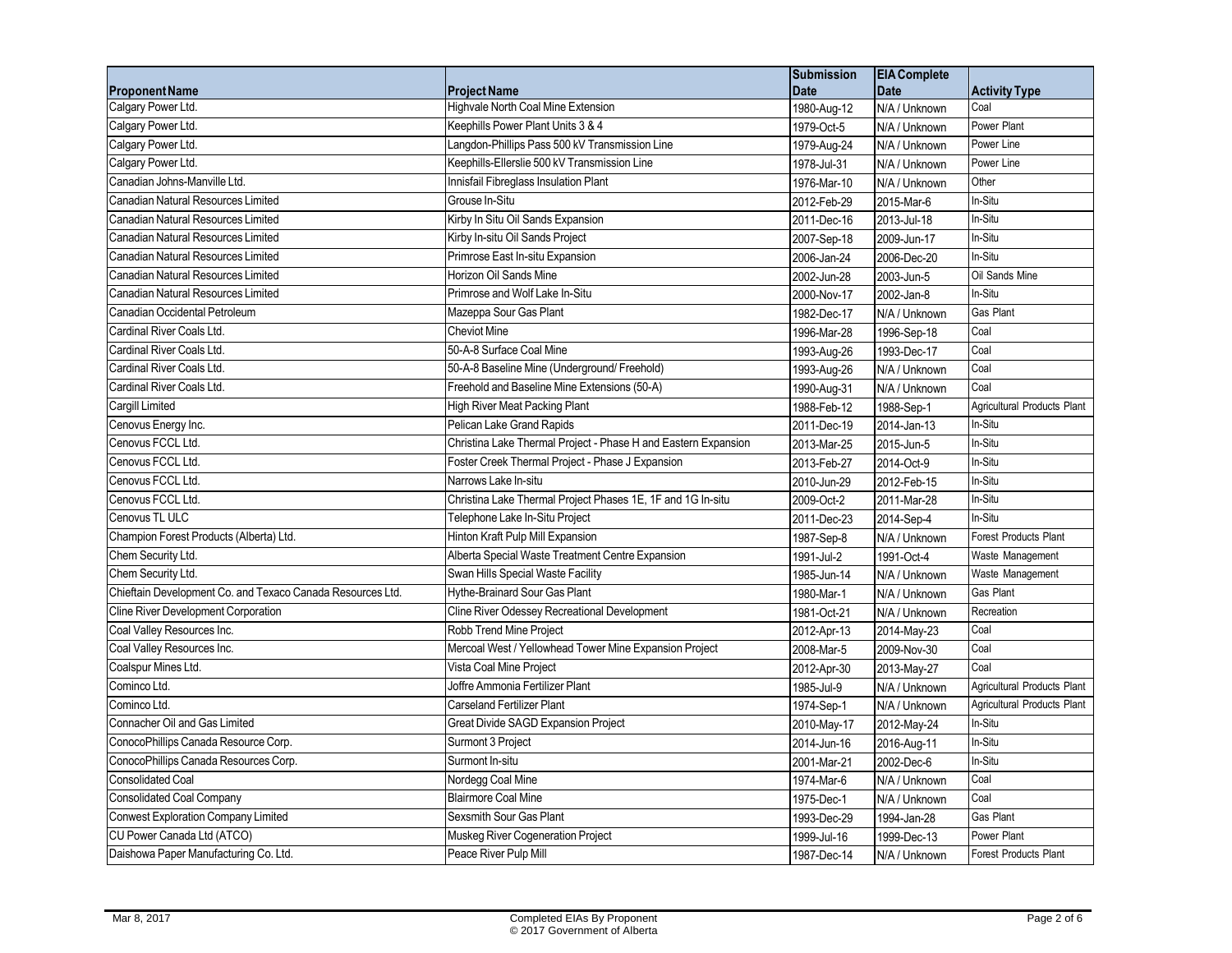|                                             |                                                              | <b>Submission</b> | <b>EIA</b> Complete |                             |
|---------------------------------------------|--------------------------------------------------------------|-------------------|---------------------|-----------------------------|
| <b>Proponent Name</b>                       | <b>Project Name</b>                                          | <b>Date</b>       | <b>Date</b>         | <b>Activity Type</b>        |
| Deer Creek Energy Limited/Total E&P Ltd.    | Joslyn SAGD Project - Phase IIIA                             | 2005-Mar-1        | 2006-Dec-20         | In-Situ                     |
| Devon ARL Corporation                       | Jackfish 2 In-situ                                           | 2006-Sep-29       | 2008-Jan-24         | In-Situ                     |
| Devon Canada Corporation                    | Jackfish 1 In-situ                                           | 2003-Nov-18       | 2004-Aug-11         | In-Situ                     |
| Devon NEC Corporation                       | Pike 1 Project                                               | 2012-Jun-20       | 2014-Apr-24         | In-Situ                     |
| Devon NEC Corporation                       | Jackfish 3 In-Situ Project                                   | 2010-Aug-13       | 2011-Sep-14         | In-Situ                     |
| Diamond Shamrock Canada Ltd.                | Scotford Polyvinyl Chloride Plant                            | 1975-Jun-9        | N/A / Unknown       | Petrochemical Plant         |
| Diamond Shamrock Exploration of Canada Ltd. | Pigeon Lake Sour Well                                        | 1986-Dec-8        | N/A / Unknown       | Other                       |
| Dodds Coal Mining Co. Ltd.                  | Dodds Coal Mine                                              | 2005-Oct-21       | 2006-Jun-8          | Coal                        |
| Dome Petroleum Limited                      | Lindbergh Oil Sands Project                                  | 1985-Jul-8        | N/A / Unknown       | In-Situ                     |
| Dome Petroleum Limited                      | Primrose Range Oil Sands Plant                               | 1985-Jul-3        | N/A / Unknown       | In-Situ                     |
| Dome Petroleum Limited                      | <b>Empress Ethane Plant Modification</b>                     | 1976-Feb-11       | N/A / Unknown       | Petrochemical Plant         |
| Dome Petroleum Limited                      | Edmonton Ethane Plant Expansion                              | 1975-Oct-15       | N/A / Unknown       | Petrochemical Plant         |
| Dover Operating Corp./Brion Energy Corp.    | Dover SAGD Project                                           | 2010-Dec-17       | 2012-Jul-17         | In-Situ                     |
| Dow Chemical                                | Fort Saskatchewan Ethylene Glycol Petrochemical Plant        | 1976-Mar-1        | N/A / Unknown       | Petrochemical Plant         |
| Dow Chemical Canada Inc.                    | Ethylene Expansion                                           | 1989-Dec-12       | N/A / Unknown       | Petrochemical Plant         |
| Dow Chemical of Canada Ltd.                 | Fort Saskatchewan Vinyl Chloride Monomer Petrochemical Plant | 1976-Apr-23       | N/A / Unknown       | Petrochemical Plant         |
| Earth Sciences Inc.                         | Calgary Uranium Recovery Plant (Yellow Cake)                 | 1977-May-16       | N/A / Unknown       | Other                       |
| <b>Edmonton Power</b>                       | Genesee Coal Mine & Power Plant                              | 1978-Feb-3        | N/A / Unknown       | Coal                        |
| <b>EPCOR</b>                                | Genesee Phase 3                                              | 2001-Jun-15       | 2001-Aug-15         | Power Plant                 |
| <b>EPCOR</b>                                | Rossdale Power Plant (Unit 8/11 Repowering)                  | 1999-Jun-24       | 2000-Mar-21         | Power Plant                 |
| <b>Esso Chemical Canada</b>                 | Redwater Fertilizer Plant/ Agricultural Chemical Complex     | 1980-Jul-1        | N/A / Unknown       | Agricultural Products Plant |
| Esso Resources                              | Cold Lake Heavy Oil Phases 1-10                              | 1983-Jan-26       | N/A / Unknown       | In-Situ                     |
| Esso Resources Canada Ltd.                  | Cold Lake Heavy Oil Extraction & Upgrading                   | 1979-Oct-1        | N/A / Unknown       | In-Situ                     |
| Fording Coal Ltd.                           | Bow City Surface Coal Mine                                   | 1986-Dec-10       | N/A / Unknown       | Coal                        |
| Glacier Power Ltd.                          | Dunvegan Hydroelectric                                       | 2006-Oct-27       | 2008-Jan-25         | Power Plant                 |
| Glacier Power Ltd.                          | Dunvegan Hydroelectric 1                                     | 2000-Jun-19       | 2001-Jun-7          | Power Plant                 |
| Grande Cache Coal Company Inc.              | No. 7 Underground, No. 8 Surface Mine & Coal Processing      | 2001-Oct-15       | 2002-Nov-20         | Coal                        |
| Gregg River Resources Ltd. and Manalta Coal | <b>Gregg River Coal Mine</b>                                 | 1975-Feb-1        | N/A / Unknown       | Coal                        |
| Gulf Canada Resources Inc.                  | Hanlan-Robb Sour Gas Plant (Foothills Project)               | 1980-Apr-1        | N/A / Unknown       | Gas Plant                   |
| Harvest Operations Corp.                    | <b>BlackGold Expansion Project</b>                           | 2009-Dec-21       | 2013-Apr-12         | In-Situ                     |
| Husky Oil                                   | Lloydminster Heavy Oil Upgrader (Saskatchewan Project)       | 1985-Jul-1        | N/A / Unknown       | Oil Sands Upgrader          |
| Husky Oil Operations Limited                | Sunrise In-situ                                              | 2004-Sep-1        | 2005-Jun-23         | In-Situ                     |
| Husky Oil Operations Limited                | Tucker Lake In-situ                                          | 2003-Feb-20       | 2003-Dec-16         | In-Situ                     |
| <b>Imperial Oil Resources</b>               | Mahihkan and Nabiye Insitu                                   | 2002-May-31       | 2003-Nov-12         | In-Situ                     |
| Imperial Oil Resources Limited              | Cold Lake Expansion Project                                  | 2016-Mar-11       | 2017-Mar-6          | In-Situ                     |
| Imperial Oil Resources Limited              | Cold Lake Expansion Project                                  | 1997-Feb-21       | 1998-Jul-10         | In-Situ                     |
| Imperial Oil Resources Ventures Limited     | Kearl Oil Sands Mine Project                                 | 2005-Jul-12       | 2006-Oct-6          | Oil Sands Mine              |
| Imperial Oil Resources Ventures Limited     | Aspen Project                                                | 2013-Dec-16       | 2016-Apr-25         | In-Situ                     |
| Inland Cement Industries Limited            | Star Key Coal Mine                                           | 1978-Mar-21       | N/A / Unknown       | Coal                        |
| Ivanhoe Energy                              | Tamarack Integrated Oil Sands Project                        | 2010-Oct-29       | 2013-Jan-21         | In-Situ                     |
| Japan Canada Oil Sands Limited              | Hangingstone SAGD Project                                    | 2010-Apr-29       | 2012-May-24         | In-Situ                     |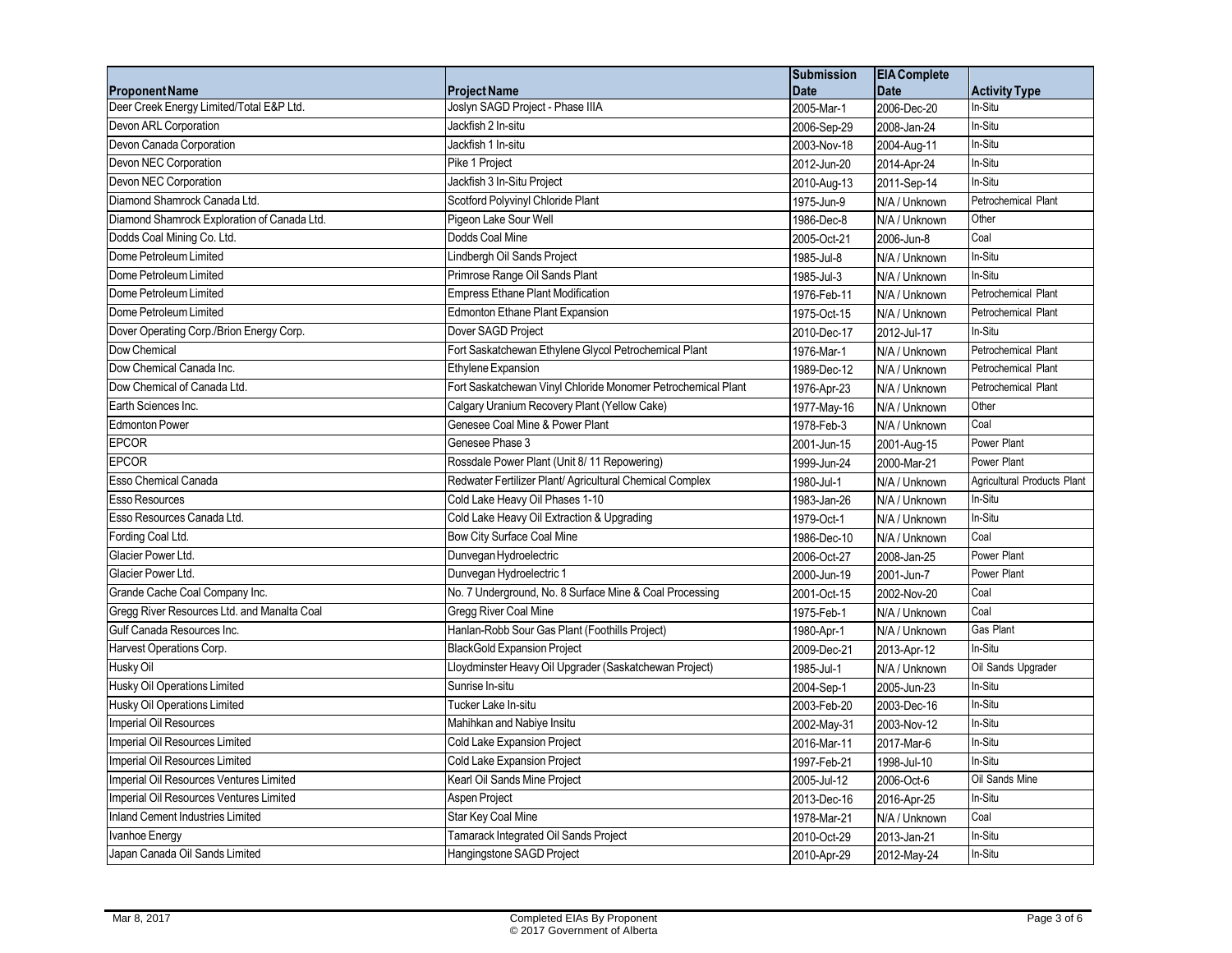|                                                     |                                                            | <b>Submission</b> | <b>EIA Complete</b> |                              |
|-----------------------------------------------------|------------------------------------------------------------|-------------------|---------------------|------------------------------|
| <b>Proponent Name</b>                               | <b>Project Name</b>                                        | <b>Date</b>       | <b>Date</b>         | <b>Activity Type</b>         |
| Kan-Alta Golf Management Ltd.                       | Evan Thomas Creek Golf Course                              | 1991-Nov-13       | 1992-Apr-2          | Recreation                   |
| Koch Exploration Canada Limited                     | Cold Lake Project (InSitu Oil Sands Recovery Scheme)       | 1993-Mar-1        | 1993-Jul-14         | In-Situ                      |
| Laidlaw Environmental Services Ltd.                 | Ryley Hazardous Waste Facility                             | 1995-Mar-16       | 1995-Dec-15         | Waste Management             |
| Laricina Energy Ltd.                                | Germain Project Expansion                                  | 2011-Nov-15       | 2014-Mar-26         | In-Situ                      |
| Luscar Ltd.                                         | Coal Valley Mine Extension (No. 1778/ Pit 27)              | 1999-Apr-29       | 2000-May-3          | Coal                         |
| Luscar Ltd.                                         | <b>Tofield Coal Mine</b>                                   | 1986-Mar-31       | N/A / Unknown       | Coal                         |
| Luscar Sterco Ltd.                                  | Coal Valley Mine East Extension                            | 1990-Oct-12       | N/A / Unknown       | Coal                         |
| Luscar Sterco Ltd.                                  | Coal Valley - Coal Preparation & Cleaning Plant            | 1974-Oct-21       | N/A / Unknown       | Coal                         |
| MacKay Operating Corp.                              | MacKay River Commercial Project                            | 2009-Dec-16       | 2011-Jun-15         | In-Situ                      |
| Magnesium Company of Canada Ltd.                    | High River Magnesium Plant                                 | 1986-Aug-1        | N/A / Unknown       | Other                        |
| Manalta Coal Ltd.                                   | Mercoal Coal Mine                                          | 1982-Apr-23       | N/A / Unknown       | Coal                         |
| Manalta Coal Ltd.                                   | <b>McLeod River Coal Mine</b>                              | 1982-Mar-22       | N/A / Unknown       | Coal                         |
| Maxim Power Corp.                                   | <b>HR Milner Expansion Project</b>                         | 2009-Feb-4        | 2010-Nov-24         | Power Plant                  |
| MEG Energy Corp.                                    | <b>Surmont Project</b>                                     | 2012-Sep-13       | 2014-Nov-13         | In-Situ                      |
| MEG Energy Corp.                                    | Christina Lake Regional Project Phase 3                    | 2008-Apr-30       | 2010-May-19         | In-Situ                      |
| MEG Energy Corp.                                    | Christina Lake Regional In-situ                            | 2005-Jul-29       | 2007-Jan-29         | In-Situ                      |
| Millar Western Pulp Ltd.                            | Whitecourt CTMP Pulp Mill                                  | 1986-Oct-16       | N/A / Unknown       | <b>Forest Products Plant</b> |
| Mountain Meadows Golf Ltd.                          | Nordic Meadows Golf Course                                 | 1991-Apr-18       | N/A / Unknown       | Recreation                   |
| Municipal District of Sturgeon                      | Secondary Highway #651, Lily Lake Road Crossing            | 1990-Feb-27       | N/A / Unknown       | Other                        |
| Murphy Oil Company Ltd.                             | Lindbergh Heavy Oil Commercial Project                     | 1985-Jan-2        | N/A / Unknown       | In-Situ                      |
| Neste Oy                                            | MTBE (methyl tertiary butyl ether) Project                 | 1989-Aug-30       | N/A / Unknown       | Petrochemical Plant          |
| NorthWest Upgrading Inc.                            | NorthWest Upgrader                                         | 2006-Jan-31       | 2007-Mar-6          | Oil Sands Upgrader           |
| NOVA Chemicals Ltd.                                 | Joffre Cogenerator Power Plant                             | 1998-Feb-18       | 1998-Apr-29         | Power Plant                  |
| Novacor Chemicals                                   | Joffre Ethylene Expansion (Ethylene III & Polyethylene II) | 1996-Oct-1        | 1997-Feb-5          | Petrochemical Plant          |
| OPTI Canada Inc.                                    | Long Lake In-situ Project                                  | 2000-Dec-12       | 2003-Apr-11         | In-Situ                      |
| OPTI Canada Inc./Nexen Inc.                         | Long Lake South (Phase 2) In-situ                          | 2006-Dec-19       | 2008-Feb-21         | In-Situ                      |
| Osum Oil Sands Corp.                                | Sepiko Kesik In-Situ Project                               | 2013-Feb-28       | 2015-Mar-24         | In-Situ                      |
| Osum Oil Sands Corp.                                | Taiga Oil Sands In-Situ Project                            | 2010-Jan-5        | 2011-Mar-11         | In-Situ                      |
| PanCanadian Petroleum Limited                       | Lindbergh InSitu Heavy Oil Recovery Plant                  | 1986-Feb-6        | N/A / Unknown       | In-Situ                      |
| PanCanadian Petroleum Limited                       | Morley-Ghost River Sour Gas Plant                          | 1977-Oct-6        | N/A / Unknown       | <b>Gas Plant</b>             |
| PanCanadian Petroleum Limited                       | Brooks Ammonia Plant                                       | 1974-Oct-4        | N/A / Unknown       | Other                        |
| PanCanadian Petroleum Limited and CS Resources Ltd. | Christina Lake Thermal Project                             | 1998-Apr-2        | 1999-Mar-19         | In-Situ                      |
| Parsons Creek Aggregates                            | Parsons Creek Aggregates Limestone Quarry Project          | 2010-Jun-8        | 2013-Jan-16         | Quarry                       |
| Pengrowth Energy Corporation                        | Lindbergh SAGD Expansion                                   | 2013-Dec-23       | 2015-Nov-30         | In-Situ                      |
| Petro-Canada                                        | MacKay River Expansion In-situ                             | 2005-Nov-8        | 2007-Oct-5          | In-Situ                      |
| Petro-Canada                                        | Edmonton Feed Conversion Refinery Project                  | 2001-Dec-20       | 2002-Nov-27         | Petrochemical Plant          |
| Petro-Canada                                        | MacKay River In-situ Project                               | 1998-Nov-18       | 1999-Dec-8          | In-Situ                      |
| Petro-Canada                                        | Zeta Lake-Brazeau River Sour Gas Plant                     | 1981-Aug-10       | N/A / Unknown       | Gas Plant                    |
| Petro-Canada                                        | Kipp Coal Mine (Underground)/ Lethbridge Coal Project      | 1979-May-1        | N/A / Unknown       | Coal                         |
| Petro-Canada                                        | Empress Ethane Petrochemical Plant                         | 1975-May-22       | N/A / Unknown       | Petrochemical Plant          |
| Petro-Canada Oil Sands Inc.                         | Fort Hills Sturgeon Upgrader                               | 2006-Dec-8        | 2007-Dec-5          | Oil Sands Upgrader           |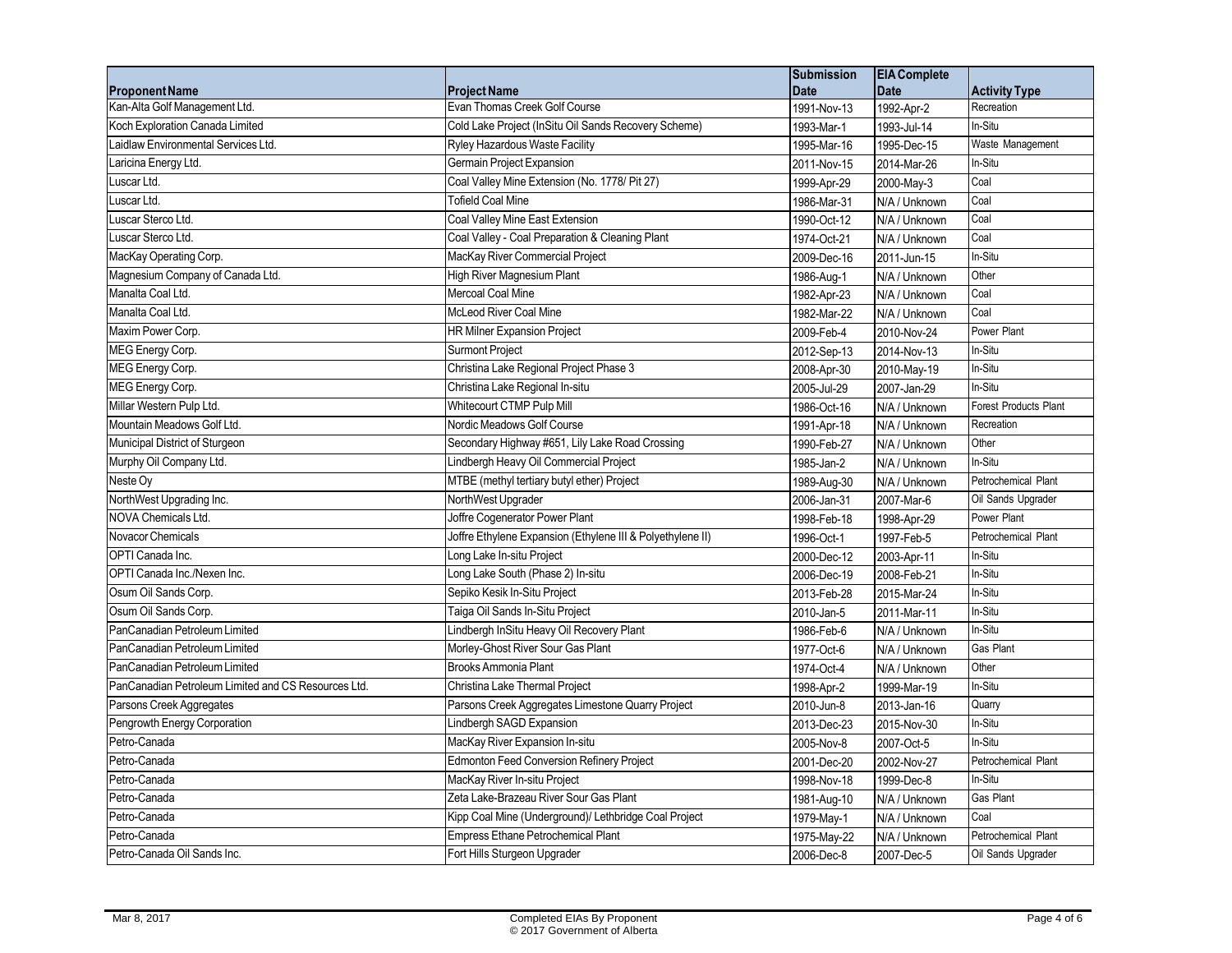|                                                    |                                                            | <b>Submission</b> | <b>EIA Complete</b> |                      |
|----------------------------------------------------|------------------------------------------------------------|-------------------|---------------------|----------------------|
| <b>Proponent Name</b>                              | <b>Project Name</b>                                        | <b>Date</b>       | <b>Date</b>         | <b>Activity Type</b> |
| Phillips Petroleum Company                         | <b>Ghost Lake Sour Gas Plant</b>                           | 1980-Dec-23       | N/A / Unknown       | Gas Plant            |
| Sasol Canada Holdings Limited                      | Canada GTL (CGTL)                                          | 2013-May-8        | 2014-Apr-17         | Petrochemical Plant  |
| Shell Canada Limited                               | Quest Carbon Capture and Storage Project                   | 2010-Nov-30       | 2011-Dec-1          | Other                |
| Shell Canada Limited                               | Carmon Creek In-situ                                       | 2010-Jan-11       | 2011-Nov-16         | In-Situ              |
| Shell Canada Limited                               | Jackpine Mine Expansion / Pierre River Mine                | 2007-Dec-20       | 2010-Oct-14         | Oil Sands Mine       |
| Shell Canada Limited                               | Scotford Upgrader 2                                        | 2007-Jul-27       | 2009-Mar-11         | Oil Sands Upgrader   |
| Shell Canada Limited                               | Scotford Upgrader Expansion                                | 2005-Apr-28       | 2006-Mar-17         | Oil Sands Upgrader   |
| Shell Canada Limited                               | Jackpine Mine                                              | 2002-Jun-17       | 2003-May-22         | Oil Sands Mine       |
| Shell Canada Limited                               | Scotford Upgrader Cogeneration Project                     | 1999-Oct-15       | 2000-Jan-21         | Power Plant          |
| Shell Canada Limited                               | Scotford Upgrader Project                                  | 1998-Mar-11       | 1998-Sep-11         | Oil Sands Upgrader   |
| Shell Canada Limited                               | Lease 13 Mine Project (Muskeg River Mine Project)          | 1997-Dec-23       | 1998-Sep-9          | Oil Sands Mine       |
| Shell Canada Limited                               | Scotford Ethylene Glycol Project                           | 1997-May-30       | 1997-Sep-22         | Petrochemical Plant  |
| Shell Canada Limited                               | Caroline Sour Gas Development                              | 1989-Jun-29       | N/A / Unknown       | Gas Plant            |
| Shell Canada Limited                               | Peace River Expansion Project II                           | 1987-Jul-21       | N/A / Unknown       | In-Situ              |
| Shell Canada Limited                               | Peace River Oil Sands Extraction and Upgrading             | 1984-May-17       | N/A / Unknown       | In-Situ              |
| Shell Canada Limited                               | Scotford Styrene Petrochemical Plant                       | 1981-Jan-1        | N/A / Unknown       | Petrochemical Plant  |
| Shell Canada Limited                               | Scotford Oil Refinery                                      | 1980-Sep-1        | N/A / Unknown       | Petrochemical Plant  |
| Shell Resources                                    | Pouce Coupe Progress Sour Gas Plant                        | 1982-Dec-15       | N/A / Unknown       | Gas Plant            |
| Smoky River Coal Limited                           | No. 12 Mine South B2 Pit Project                           | 1997-May-27       | 1998-Feb-13         | Coal                 |
| Smoky River Coal Limited                           | No. 2 Barrett Mine (Open Pit Coal Mining No. 2)            | 1994-Jan-18       | 1994-Jun-14         | Coal                 |
| Smoky River Coal Limited                           | Open Pit Coal Mining No. 12 (No. 12 South B pit Expansion) | 1992-Dec-24       | 1993-Jun-11         | Coal                 |
| Smoky River Coal Limited                           | No. 8 Mine Westridge Project                               | 1992-May-7        | N/A / Unknown       | Coal                 |
| Smoky River Coal Limited                           | No. 12 Mine South Surface                                  | 1990-Jan-4        | N/A / Unknown       | Coal                 |
| Smoky River Coal Limited                           | No. 11 Mine Extension                                      | 1988-Nov-21       | N/A / Unknown       | Coal                 |
| Smoky River Coal Limited                           | Grande Cache Coal Mine No. 12 (South Pit & Haul Road)      | 1986-Sep-15       | N/A / Unknown       | Coal                 |
| Solv-Ex Corporation                                | Oil Sands Co-Production                                    | 1995-Jul-21       | 1995-Nov-8          | Oil Sands Mine       |
| StatoilHydro Canada Ltd.                           | Kai Kos Dehseh In-situ Project                             | 2007-Aug-21       | 2009-Oct-8          | In-Situ              |
| Sumas Soil Recycling Inc.                          | <b>Big Valley Waste Treatment Facility</b>                 | 1998-Aug-21       | N/A / Unknown       | Waste Management     |
| Suncor Energy Inc.                                 | Voyageur Project                                           | 2005-Mar-14       | 2006-May-4          | Oil Sands Mine       |
| Suncor Energy Inc.                                 | South Tailings Pond Project                                | 2003-Dec-19       | 2004-Sep-23         | Oil Sands Mine       |
| Suncor Energy Inc.                                 | Firebag In-situ                                            | 2000-May-10       | 2001-Jun-18         | In-Situ              |
| Suncor Energy Inc.                                 | Project Millennium                                         | 1998-Apr-21       | 1998-Sep-28         | Oil Sands Mine       |
| Suncor Energy Inc.                                 | Oil Sands Debottlenecking Project                          | 1989-Aug-10       | N/A / Unknown       | Oil Sands Mine       |
| Suncor Energy Inc.                                 | Burnt Lake Heavy Oil Recovery                              | 1985-May-22       | N/A / Unknown       | In-Situ              |
| Suncor Energy Inc. (form Petro-Canada Oil and Gas) | Meadow Creek In-situ                                       | 2001-Dec-4        | 2003-Jan-28         | In-Situ              |
| Suncor Energy Inc. Total E&P Canada Ltd.           | <b>Total Upgrader</b>                                      | 2007-Dec-14       | 2009-Aug-12         | Oil Sands Upgrader   |
| Suncor Inc.                                        | Steepbank Oil Sands Mine                                   | 1996-Apr-30       | 1996-Aug-19         | Oil Sands Mine       |
| Syncrude Canada Ltd.                               | South West Sand Storage Conversion Project                 | 2008-Nov-17       | 2009-Oct-22         | Oil Sands Mine       |
| Syncrude Canada Ltd.                               | Mildred Lake Upgrader Expansion                            | 1998-Jul-16       | 1999-May-31         | Oil Sands Upgrader   |
| Syncrude Canada Ltd.                               | Aurora Mine                                                | 1996-Jun-24       | 1997-May-2          | Oil Sands Mine       |
| Syncrude Canada Ltd.                               | Mildred Lake Expansion                                     | 1987-Apr-29       | N/A / Unknown       | Oil Sands Mine       |